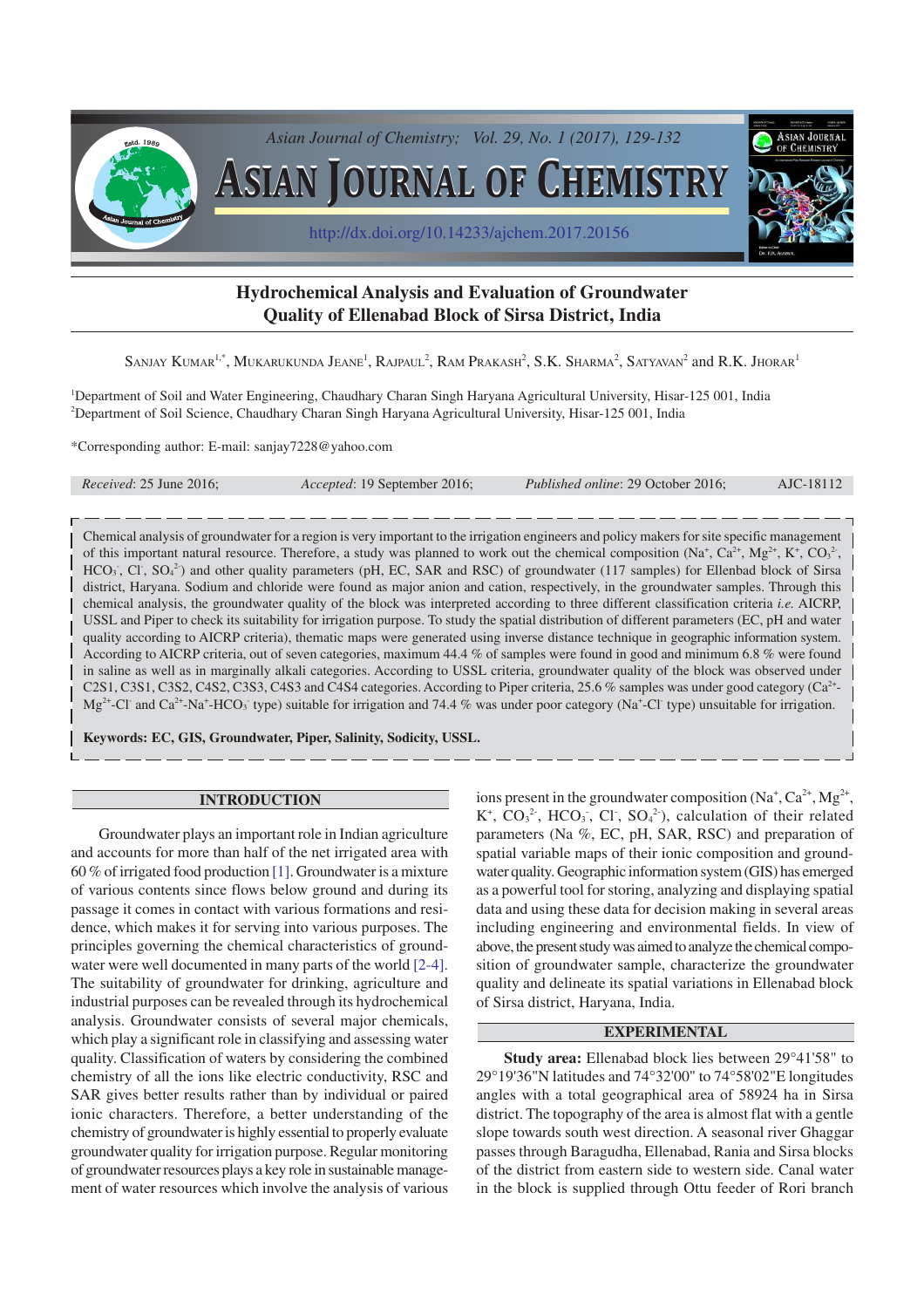derived from Bhakra main canal through Ellenabad and Sheranwali distriburtories.

**Chemical composition analysis and classification of groundwater:** Groundwater samples were collected from the 117 existing tube wells and their locations were recorded through global positioning system (GPS). Water samples were analyzed for pH, electrical conductivity (EC), anions  $(CO<sub>3</sub><sup>2</sup>$ , HCO<sub>3</sub>, Cl<sup>-</sup> and  $SO_4^2$ ) and cations ( $Ca^2$ <sup>+</sup>, Mg<sup>2+</sup>, Na<sup>+</sup> and K<sup>+</sup>) as per the procedure explained in Agriculture Handbook No. 60 [5]. To categorise the quality of groundwater, sodium adsorption ratio (SAR) and residual sodium carbonate (RSC) were worked out by using the following formulae:

$$
SAR \text{ (mmol/L)}^{1/2} = \frac{Na^{+}}{\sqrt{\frac{Ca^{2+} + Mg^{2+}}{2}}}
$$

RSC (me/L) = 
$$
(CO_3^{2-} + HCO_3^-) - (Ca^{2+} + Mg^{2+})
$$

Based on chemical constituents of groundwater samples and other computed quality parameters, the groundwater samples were categorized as per AICRP (1989) [6], USSL (1954) [7] and Piper (1944) [8] criteria. AICRP (1989) criteria classify groundwater on the basis of EC, SAR and RSC into three categories *i.e.* good, saline (sub categorized as marginally saline, saline and high SAR saline) and alkali (sub categorized as marginally alkali, alkali and high alkali). USSL (1954) criteria classify groundwater based on salinity hazards and sodium hazards into sixteen classes. These 16 categories were further divided into three groups (I, II and III). Group I (suitable for irrigation) consists of C1–S1 and C2–S1, group II (conditionally suitable) consists of C1–S2, C2–S2, C3–S1 and C3–S2 and group III (unsuitable) consists of C1–S3, C1–S4, C2–S3, C2–S4, C3–S3, C3–S4, C4–S1, C4–S2, C4–S3 and C4–S4 categories. Piper (1944) criteria classify water on the basis of tri-linear diagram representing dominating ions into the following six categories.

 $\cdot$  Ca<sup>2+</sup>-HCO<sub>3</sub> type: typical of shallow, fresh groundwater: suitable for irrigation.

• Na<sup>+</sup> -Cl- type: typical of marine and deep ancient groundwater (high saline): unsuitable for irrigation.

•  $Ca^{2+}$ -Mg<sup>2+</sup>-Cl type: no dominating chemical composition.

• Ca<sup>2+</sup>-Na<sup>+</sup>-HCO<sub>3</sub> type: no dominating chemical composition.

• Ca<sup>2+</sup>-Cl or Ca<sup>2+</sup>-SO<sub>4</sub><sup>2-</sup> type: typical of gypsum groundwater and mining drainage, continuous uses can increase the salinity. It has to be mixed with canal or good water.

• Na<sup>+</sup>-HCO<sub>3</sub> type (high alkali): typical of deeper groundwater influenced by ion exchange, not good for irrigation.

#### **RESULTS AND DISCUSSION**

**Hydrochemical analysis of the groundwater:** The range and mean of the major chemical components and different parameters *i.e.* electrical conductance  $(EC)$ , pH,  $CO<sub>3</sub><sup>2</sup>$ , HCO<sub>3</sub>, Cl,  $SO_4^2$ ,  $Ca^{2+}$ ,  $Mg^{2+}$ ,  $Na^+$ ,  $K^+$ , RSC and SAR was worked out and is presented in the Table-1. Range of these hydro-chemical components and parameters showed a lot of variation in the groundwater samples. Chloride and sodium were the major anion and cation, respectively, in the different groundwater samples. Variation in electrical conductivity reflects the variation of total salt concentration and ultimately the salinity of the groundwater samples. To study the spatial distribution of EC and pH, maps were prepared by using ArcGIS (Fig. 1). In the block, EC ranged from 0.3 to 8.7 with an average of 2.7 (Table-1). In spatial variability map of EC (Fig. 1a), samples were grouped into 5 classes with a class interval of 2 dS m-1. The most dominating range of EC of groundwater was 0-2 dS m-1, lying in central part to eastern side of the block. The next dominating EC range was 2-4 dS m-1 which was covering a large portion of eastern and western parts of the block, having patches of even higher EC. In study area, pH ranged from 7.2 to 9.0 with an average of 8.4 (Table-1). The suitable pH range is from 6.5 to 7.5. The lower limit of groundwater in the study area doesn't have any harmful impact on crop because it lies close to suitable range but the upper limit was high as compared to the desired limit. The most dominating range of pH is 8.4-8.8 (Fig. 1b) and the highest range 8.8-9.2 was observed at five spots in the block. Residual sodium carbonate (RSC) ranged from 0.0 to 3.6 (Table-1) and was absent in all samples having EC greater than 3 dS m<sup>-1</sup>. Sodium adsorption ratio (SAR) ranged from 0.7 to 21.9 with an average of 7.2 (mmol  $L^{-1}$ )<sup>1/2</sup> (Table-1). The SAR increased with the increase in EC, its average value in the samples having  $EC > 10$  was recorded as 26.8 (mmol  $L^{-1}$ )<sup>1/2</sup>



Fig. 1. Spatial variability of EC and pH of Ellenabad block of Sirsa district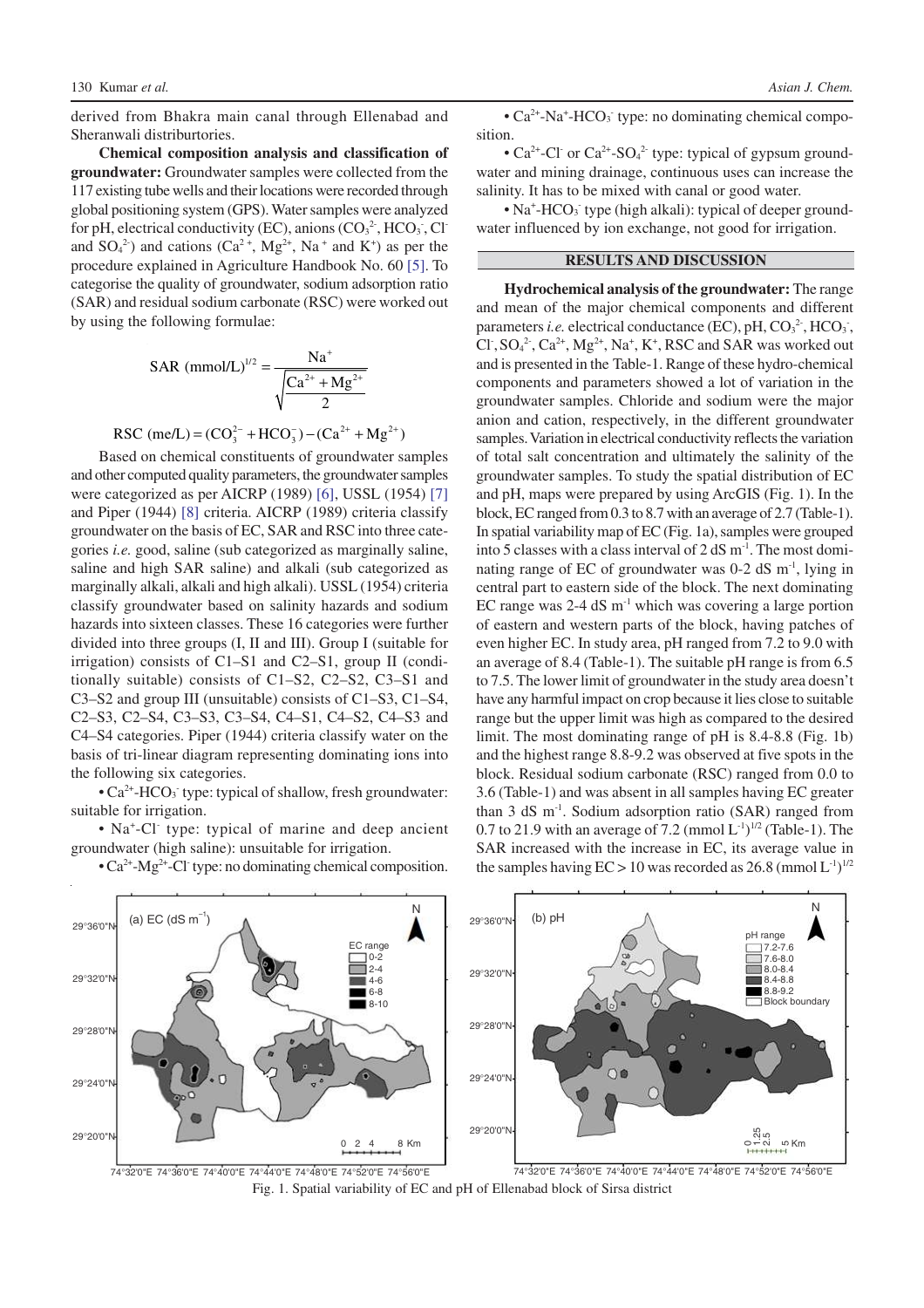| TABLE-1<br>RANGE AND MEAN OF CHEMICAL COMPOSITION<br>AND PARAMETERS OF THE GROUNDWATER<br><b>SAMPLES OF ELLENABADBLOCK</b> |              |      |  |  |  |  |
|----------------------------------------------------------------------------------------------------------------------------|--------------|------|--|--|--|--|
| Parameter/chemical<br>components                                                                                           | Range        | Mean |  |  |  |  |
| $EC$ (dS m <sup>-1</sup> )                                                                                                 | $0.3 - 8.7$  | 2.7  |  |  |  |  |
| pH                                                                                                                         | $7.2 - 9.0$  | 8.4  |  |  |  |  |
| $CO_3^{2}$ (me $L^{-1}$ )                                                                                                  | $0.0 - 3.5$  | 0.8  |  |  |  |  |
| $HCO3$ (me $L-1$ )                                                                                                         | $0.5 - 8.5$  | 4.1  |  |  |  |  |
| $Cl-$ (me $L-1$ )                                                                                                          | $2.1 - 68.9$ | 17.5 |  |  |  |  |
| $SO_4^2$ (me $L^{-1}$ )                                                                                                    | $0.1 - 19.5$ | 4.1  |  |  |  |  |
| $Na+$ (me $L-1$ )                                                                                                          | $1.1 - 64.3$ | 16.8 |  |  |  |  |
| $Ca^{2+}$ (me $L^{-1}$ )                                                                                                   | $0.5 - 6.1$  | 2.3  |  |  |  |  |
| $Mg^{2+}$ (me $L^{-1}$ )                                                                                                   | $1.2 - 18.0$ | 7.1  |  |  |  |  |
| $K^+$ (me $L^{-1}$ )                                                                                                       | $0.1 - 0.5$  | 0.3  |  |  |  |  |
| $RSC$ (me $L^{-1}$ )                                                                                                       | $0 - 3.6$    | 0.5  |  |  |  |  |
| SAR (mmol $L^{-1}$ ) <sup>1/2</sup>                                                                                        | $0.7 - 21.9$ | 7.2  |  |  |  |  |

and its lowest average value was recorded as  $4.5 \, (\text{mmol L}^{-1})^{1/2}$ in the samples having EC 0-1. With the increase in EC, Na<sup>+</sup> contents increased with a higher rate as compare to  $Ca^{2+}$  and  $Mg^{2+}$  due to which SAR increased with the increase in EC.

**Classification of groundwater:** According to AICRP criteria, out of seven categories, maximum 44.4 % (Table-2) of samples were found in good and minimum 6.8 % were found in saline as well as marginally alkali, whereas, no sample was found in alkali and high alkali categories. To study the spatial variability of groundwater quality, a map was prepared according to AICRP criteria (Fig. 2). On comparing spatial variable map of EC (Fig. 1a) with water quality (Fig. 2) it was found that the most of the area where EC was more than  $4 \text{ dS} \text{ m}^{-1}$ under high SAR saline in comparison to saline condition, whereas, in both condition EC is more than  $4 dS m<sup>-1</sup>$  but under saline category, SAR is  $< 10$  and under high SAR category, SAR is > 10. As observed earlier, Na<sup>+</sup> increased at a higher rate in comparison to  $Ca^{2+}$  and  $Mg^{2+}$  with the increase in EC, with this fact area under high SAR saline was increased. Marginally alkali category was found scattered in area surrounded by good water category because in both category EC is less than 2 dS  $m<sup>-1</sup>$  but the area where RSC equal to or greater than 2.5 me  $L<sup>-1</sup>$ reached under marginally alkali. By using different features of GIS, area of Ellenabad block under different categories was calculated and their percentage is represented in Table-2. It was found that out of seven categories, the maximum area (25462 ha) was estimated under good category which comprise of 43.2 % area of the block followed by marginally saline category with estimated area of 24624 ha. The minimum area (428 ha) of the block was estimated under saline, whereas, no area was estimated under alkali and high alkali as no sample



Fig. 2. Spatial variability of groundwater quality of Ellenabad block according to AICRP criteria

was found under this category. Classification of area under different quality of groundwater is more significant on the basis of mapping as they were prepared by considering the location of the sampling point through GIS then percent samples lies in different categories [9,10]. Spatial and temporal variability maps for groundwater depth and  $NO<sub>3</sub>$  concentrations were also prepared by using GIS [11].

Groundwater samples were categorized according to salinity and sodium hazard as per USSL criteria (Fig. 3). Samples were found highly scattered in C2S1, C3S1, C3S2, C3S3, C4S2, C4S3 and C4S4 categories by covering 7 classes out of 16 classes. Among the salinity hazard, maximum percentage  $(48.7)$  of samples was found under C3 categories  $(750 < BC$ 2250 micromhos cm<sup>-1</sup>). In the sodium hazard, maximum percentage (35.9) of samples was found under S1 ( $0 <$  SAR  $<$ 10) category. In both salinity and sodium hazards, maximum percentage (32.5) of samples was found under C3S1 category. To check the suitability of the groundwater samples, these categories were further distributed into 3 groups and 3.4, 47.9 and 48.7 % samples were found in group I, II and III, respectively. Thus, 48.7 % samples were unsuitable for irrigation as they were distributed under group III.

The concentrations of major ionic constituents of groundwater samples were plotted in the Piper trilinear diagram to determine the groundwater quality (Fig. 4). The diamond shaped field between the two triangles was used to represent the composition of water with respect to both cations and anions. In study area, majority of groundwater samples were dominating in  $Na^+$  and  $Mg^{2+}$  in case of cation and in case of anion, Cl and  $SO_4^2$  ions were varying inversely (Fig. 4), whereas,

| TABLE-2<br>PERCENT SAMPLES AND PERCENT AREA IN DIFFERENT CATEGORIES OF GROUNDWATER ACCORDING TO AICRP CRITERIA |                |                   |                |                                         |              |  |  |
|----------------------------------------------------------------------------------------------------------------|----------------|-------------------|----------------|-----------------------------------------|--------------|--|--|
| Category                                                                                                       | Symbol         | Number of samples | Samples $(\%)$ | Area under different<br>categories (ha) | Area $(\% )$ |  |  |
| Good                                                                                                           | A              | 52                | 44.4           | 25462                                   | 43.2         |  |  |
| Marginally saline                                                                                              | B <sub>1</sub> | 30                | 25.7           | 24624                                   | 41.8         |  |  |
| Saline                                                                                                         | B <sub>2</sub> |                   | 6.8            | 428                                     | 0.7          |  |  |
| High SAR saline                                                                                                | B <sub>3</sub> | 19                | 16.3           | 7404                                    | 12.6         |  |  |
| Marginally alkali                                                                                              | C <sub>1</sub> |                   | 6.8            | 1006                                    | 1.7          |  |  |
| Alkali                                                                                                         | C2             |                   | 0.0            |                                         | 0.0          |  |  |
| High alkali                                                                                                    | C3             |                   | 0.0            |                                         | 0.0          |  |  |